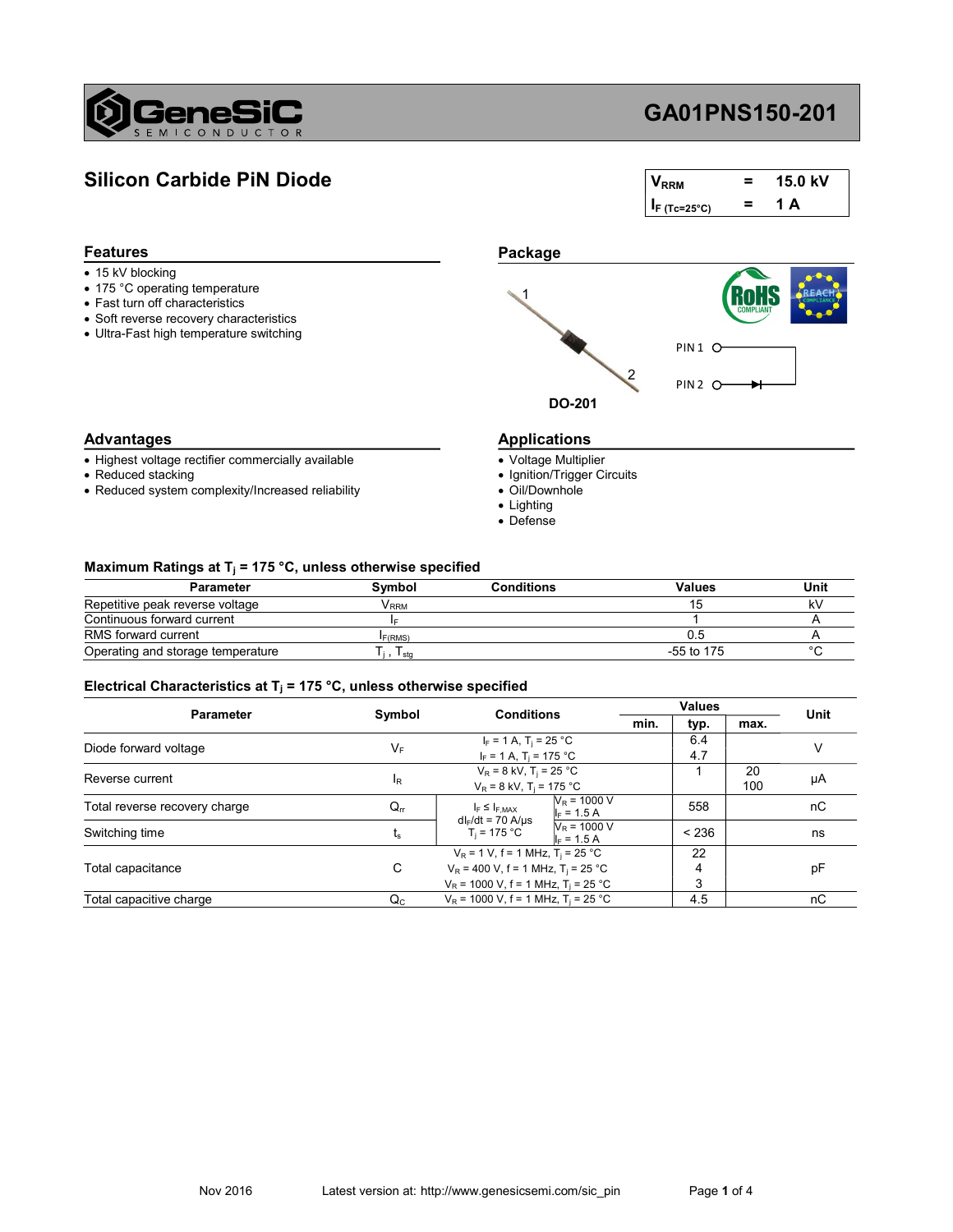# **Genes**

# GA01PNS150-201





Figure 3: Typical Junction Capacitance vs Reverse Voltage Characteristics



Figure 5: Typical Turn Off Characteristics at  $T_j = 175^{\circ}$ C and  $V_R = 1000 V$ 



Figure 1: Typical Forward Characteristics Figure 2: Typical Reverse Characteristics at 25°C



Figure 4: Typical Turn Off Characteristics at  $I_k = 0.5$  A and  $V_R = 1000 V$ 



Figure 6: Reverse Recovery Charge vs Cathode Current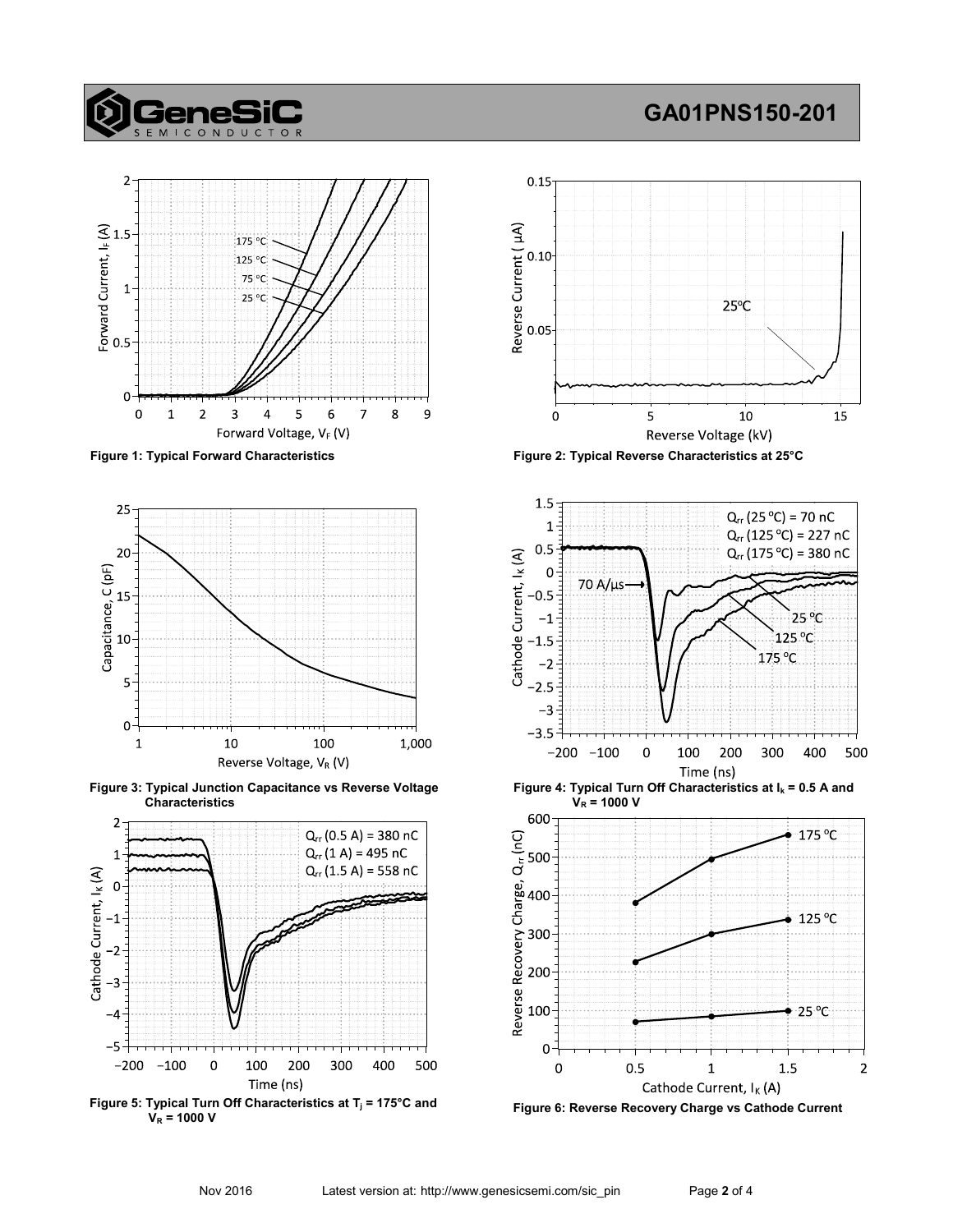## GA01PNS150-201



 $\mathsf{T}$  $\Omega$  $\overline{R}$ 

GeneSi

Figure 7: Reverse Recovery Time vs Cathode Current

Package Dimensions:

DO-201 PACKAGE OUTLINE



#### NOTE

1. CONTROLLED DIMENSION IS INCH. DIMENSION IN BRACKET IS MILLIMETER.

2. DIMENSIONS DO NOT INCLUDE END FLASH, MOLD FLASH, MATERIAL PROTRUSIONS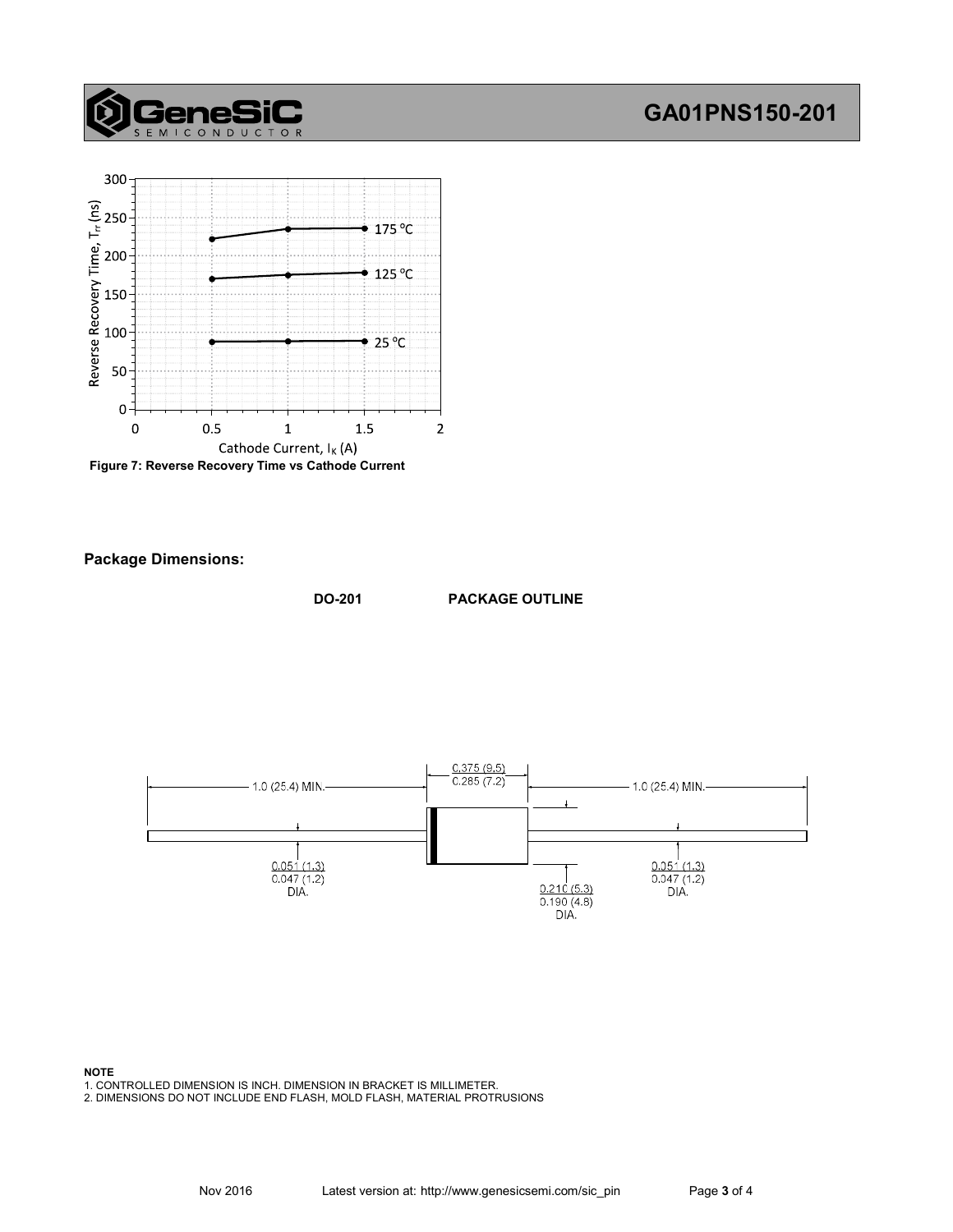

## GA01PNS150-201

| <b>Revision History</b> |          |                 |            |  |
|-------------------------|----------|-----------------|------------|--|
| Date                    | Revision | Comments        | Supersedes |  |
| 2016/11/10              |          | Initial release |            |  |

Published by GeneSiC Semiconductor, Inc. 43670 Trade Center Place Suite 155 Dulles, VA 20166

GeneSiC Semiconductor, Inc. reserves right to make changes to the product specifications and data in this document without notice.

GeneSiC disclaims all and any warranty and liability arising out of use or application of any product. No license, express or implied to any intellectual property rights is granted by this document.

Unless otherwise expressly indicated, GeneSiC products are not designed, tested or authorized for use in life-saving, medical, aircraft navigation, communication, air traffic control and weapons systems, nor in applications where their failure may result in death, personal injury and/or property damage.